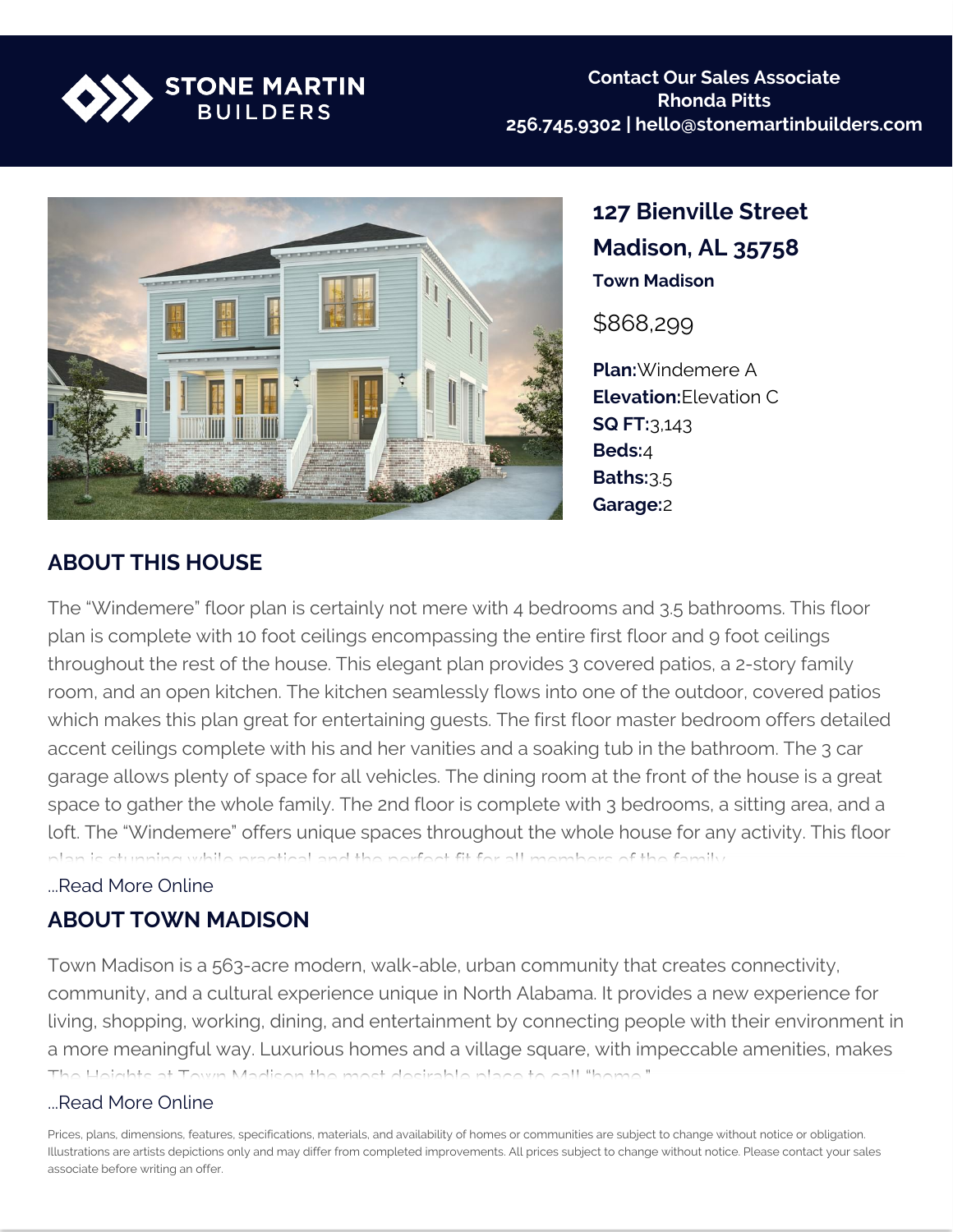

## FIRST FLOOR



Prices, plans, dimensions, features, specifications, materials, and availability of homes or communities are subject to change without notice or obligation. Illustrations are artists depictions only and may differ from completed improvements. All prices subject to change without notice. Please contact your sales associate before writing an offer.